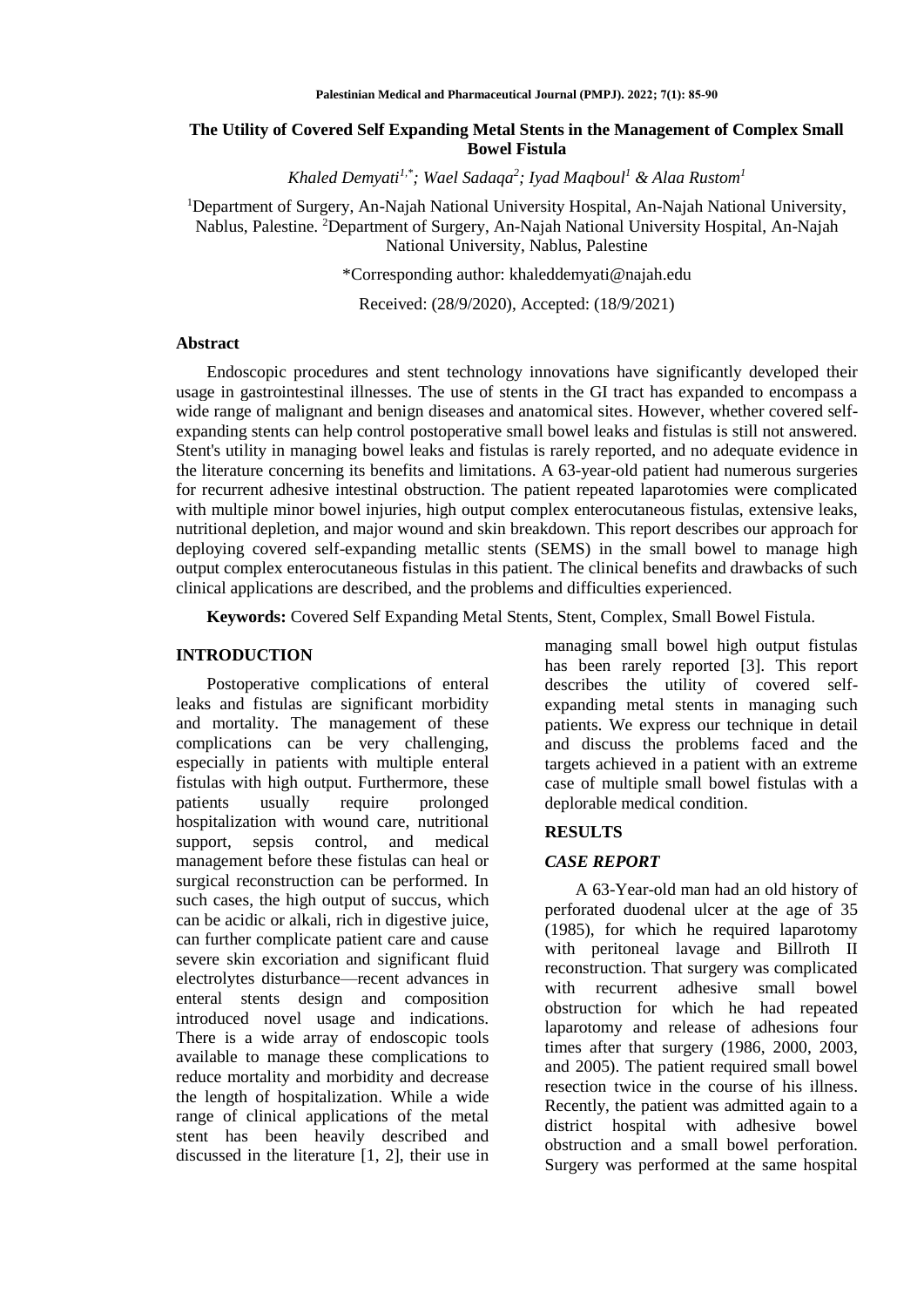on February 9, 2018, with an emergency laparotomy. The perforated segment of the small bowel was resected, and primary anastomosis was performed. A few days later, the patient has noticed a small bowel leak with small bowel contents coming out of the laparotomy wound. CT scan was performed there and showed the small bowel leaking through a 3cm track to the through the laparotomy wound without intraabdominal collections.

The patient was managed medically for two weeks; however, the patient deteriorated<br>clinically and developed septicemia. clinically and developed septicemia.



#### **86 ــــــــــــــــــــــــــــــــــــــــــــــــــــــــــــــــــــــــــــــــــــــــــــــــــــــــــــــــــــــــــــــــ" The Utility of Covered Self Expanding Metal Stents in the ……"**

Repeated CT scans showed an intraabdominal collection of 14 cm in the largest diameter. On March 5, 2018, re-exploration was carried out. Many small intestinal serosal rips and injuries were discovered during this laparotomy and mostly healed. This most recent operation was exacerbated by minor intestinal leakage, a ruptured abdomen, and septicemia. The patient was sent to our clinic for additional treatment at this point. On admission, the patient was found to have an open abdomen with severe inflammation and adhesion of fragile bowel with a leak from multiple sites (Figure 1).



**Figure (1):** Major breakdown of the laparotomy wound. The small bowel loops seen in the wound are very inflamed and densely adherent with multiple fistula openings.

The patient was resuscitated; laparostomy wound care was initiated with sepsis control. Total parenteral nutrition started, and nonoperative therapy continued initially to resolve infection and inflammation and restore the peritoneal cavity. Wound exploration showed that the fistulas involved multiple bowel loops from different levels, including the proximal jejunum. In 3 months of medical management, most small bowel fistulas closed spontaneously, and the laparostomy wound partially closed. However, two large

proximal fistulas failed to recover and remained to leak large volumes of succus rich in bile and pancreatic juice. Drains, including suction drains and dressing techniques, could not control these fluids, causing severe skin excoriations and severe fluid-electrolyte disturbances (Figure 2). Furthermore, the patient remained in critical condition with severe malnutrition recurrent septicemia with several multidrug-resistant bacteria; most of these infections were catheter-related. The abdomen was still hard all over, indicating persistent inflammation.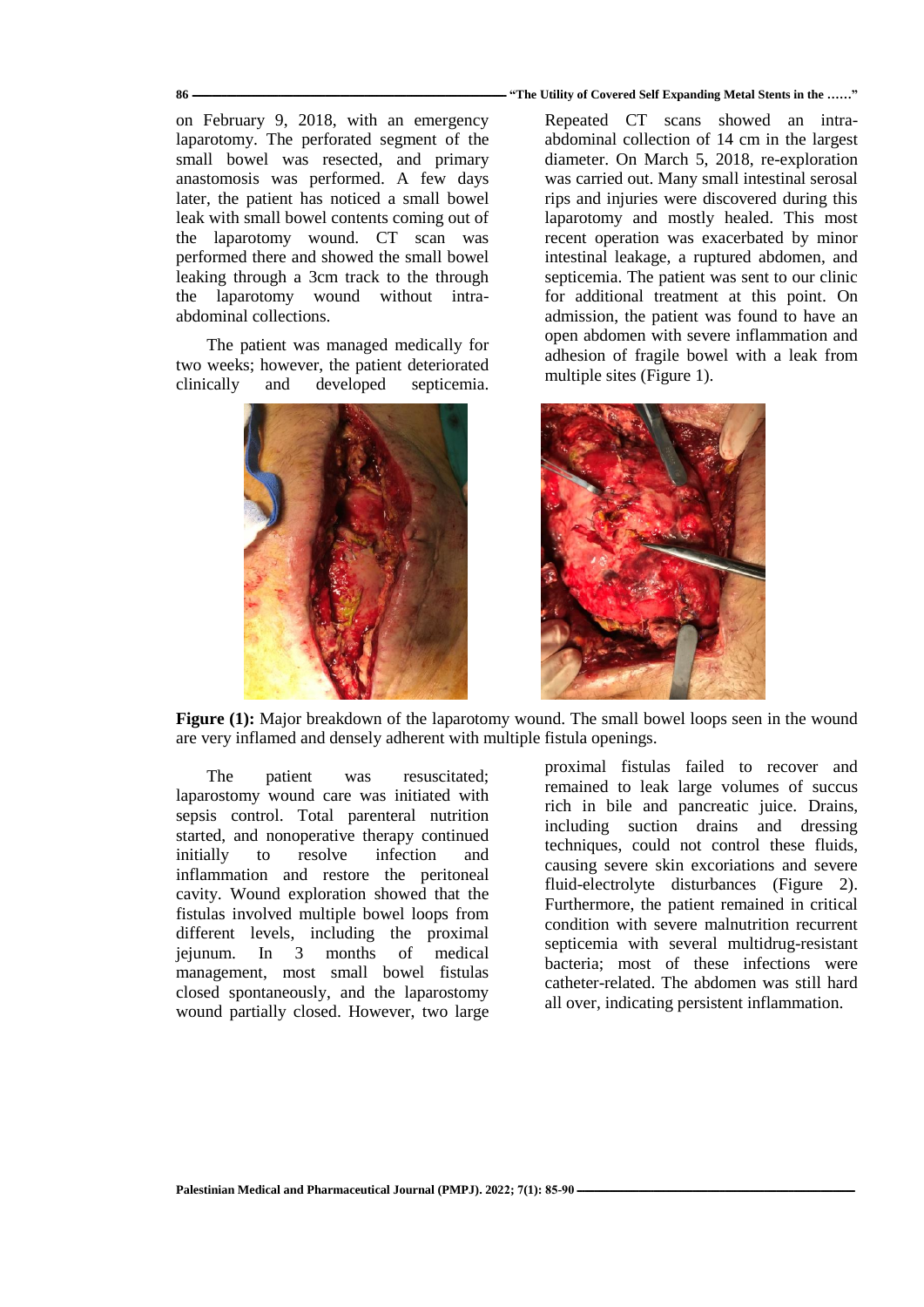

**Figure (2):** large proximal fistulas failed to recover with non-surgical therapy and remained to leak bile and pancreatic secretions rich fluid in large volumes.

At this point, we decided to insert coverer metal stents to bypass the remaining two large enterocutaneous fistulas (ECFs), aiming to help control soiling, relieve excoriation, reduce fluid loss, and resume oral feeding. We used two large diameters (23 mm) partially covered stents. The metal stents were controlled with multiple bands before the introducing catheter was removed to allow the stent from both sides from the fistula lumen. Half of the metal stent was deployed in one side of the fistulated

jejunum, and rubber bands controlled the rest to prevent it from expansion while being removed from the introduction set. This stent part was introduced manually to the other side of the fistulated jejunum. We released the rubber bands after inserting the rest of the stent in its planned position. Both stents were deployed successfully, and their position was maintained by tagging it to the skin by prolene sutures. This tagging was performed to prevent stents migration (Figure 3).





Figure (3): a) Two metal stents were deployed successfully, and their position was maintained by tagging it to the skin by prolene sutures to prevent stents migration. b) Fluoroscopic image showing the two metal stents in position after the successful deployment.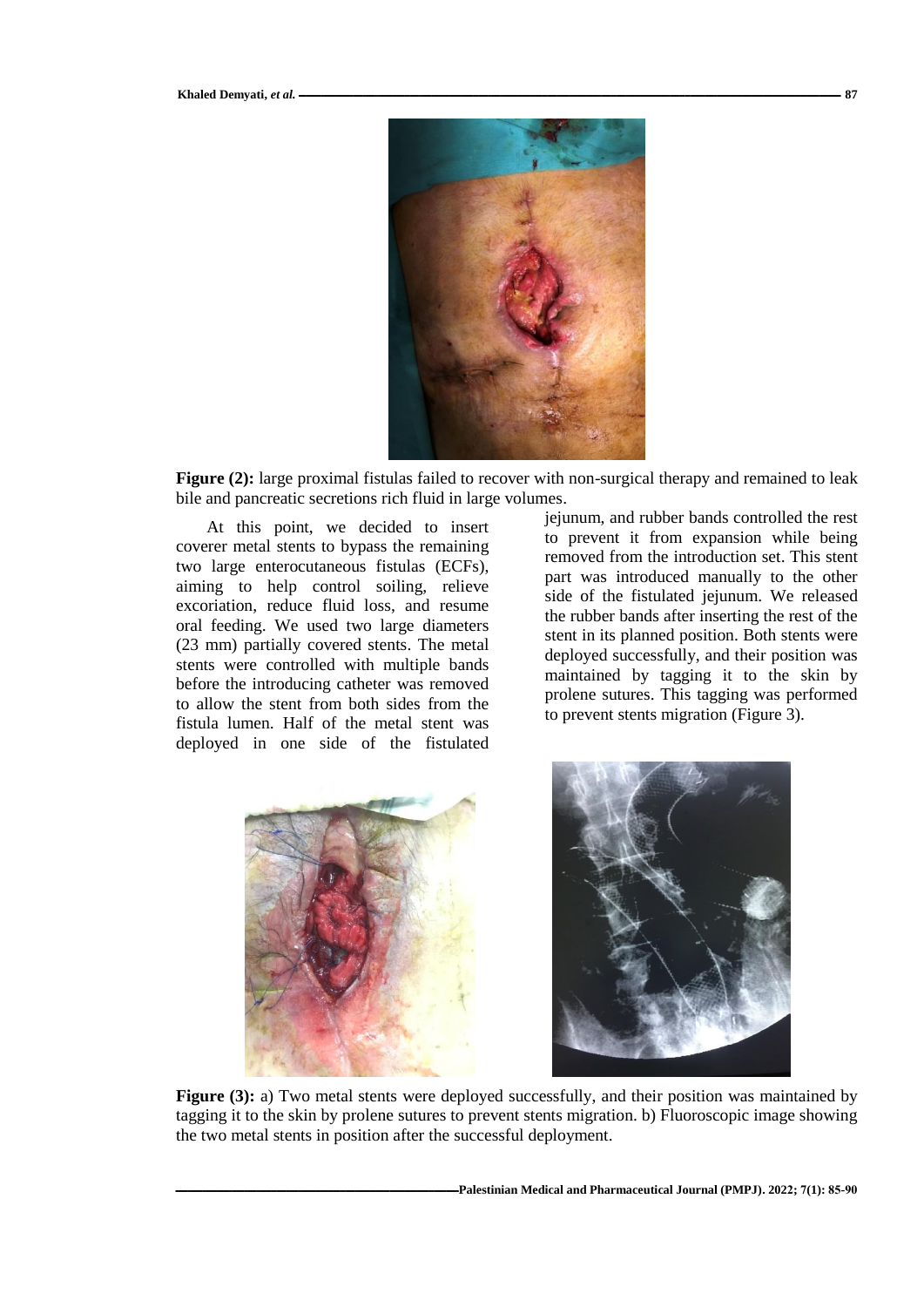#### **88 ــــــــــــــــــــــــــــــــــــــــــــــــــــــــــــــــــــــــــــــــــــــــــــــــــــــــــــــــــــــــــــــــ" The Utility of Covered Self Expanding Metal Stents in the ……"**

Both fistulas output reduced dramatically in progress, and the patient was allowed to drink fluids freely. Fluids and electrolytes disturbances were reduced, sepsis attacks were also reduced, oral feeding improved, and the patient started to have regular well-formed bowel motions. After one month of this management, the patient's condition was good enough to tolerate surgery, and adequate time was given for intra-abdominal inflammation to recover. During the definite surgery, we removed the two metal stents and resected the fistulated segment of the jejunum. The small bowel was anastomosed, and the abdomen closed. The patient recovered well after this surgery, discharged home one week after surgery with good oral food intake and good bowel motion. Over one year follow up as an outpatient, the patient remained well and gained his usual weight and physical activities.

# **DISCUSSION**

Postoperative enteral leaks and fistulas are severe and complex, potentially catastrophic postoperative complications with high morbidity and mortality rates. Most (75 to 90%) ECFs are iatrogenic (postoperative or post-procedural) [4]. Half of these are caused by anastomotic leak or dehiscence, and half by inadvertent enterotomy [5]. The diagnosis of an ECF is usually made by visualizing the drainage of succus from the operative incision or a drain site. Alternatively, a fistula may arise with an overt wound infection; enteric contents are found upon opening the surgical wound.

The postsurgical abdomen after laparotomy has dense adhesions and a friable edematous bowel. These changes after surgery make reoperation difficult and increase the chance of injuries and further complications. The abdomen complicated by ECF and sepsis after laparotomy shows a dense fibro-adhesive reaction from ~10 days to 6 weeks or longer [4]. Avoidance of reoperation at this time, when possible, is imperative. Medical supportive therapy with sepsis control and nutritional support should be initiated to allow the abdominal organs to recover. In the absence of distal obstruction or other complicating factors such as

inflammatory bowel disease, neoplasm in the fistula tract, foreign bodies in or near the fistula tract, radiation enteritis, untreated infection, epithelialization of the tract, or mucocutaneous continuity, most ECFs heal spontaneously with conservative therapy, with the majority close by 12 weeks [6-8].

For surgical management of non-healing cases to be successful, the patient must be medically and nutritionally optimized, and these preoperative requirements may take several months to fulfill. Furthermore, the medical management of these patients can be very complex, especially in patients with high output proximal fistulas, which makes maintaining the patient's nutritional status and fluid-electrolyte balance very challenging. In addition, in cases where the fistula is discovered upon opening a midline wound for presumed wound infection, as in our patient, the fistula is already situated in a large, open abdominal wound which significantly complicates the management of the fistula effluent.

The fistula effluent can be acidic or alkaline, depending on its origin, at high volume, or with stasis on the skin; excoriation can occur very fast. Stoma appliances and other output control techniques become more complicated when the skin is raw, uncomfortable, and weeping. Enzymes in the succus can digest the abdominal wall and result in a large wound with a fistula at its center. One of the significant benefits of using the covered metallic stents, in this case, was the better control of the fistula effluent and skin excoriation relief.

In this patient, no enteral feeding could not be given. Furthermore, while most fistula<br>openings healed with nonoperative openings healed with nonoperative management, two large fistulas remained with a high output of proximal bowel content. This effluent is alkaline and rich in pancreatic enzymes, causing persistent severe fluid electrolytes disturbances and skin excoriation despite optimal care efforts. As the patient was still not ready for surgical treatment, covered metallic stents were utilized to control the succus leak. Two largediameter stents are used to manage the remaining two large fistulas to temporarily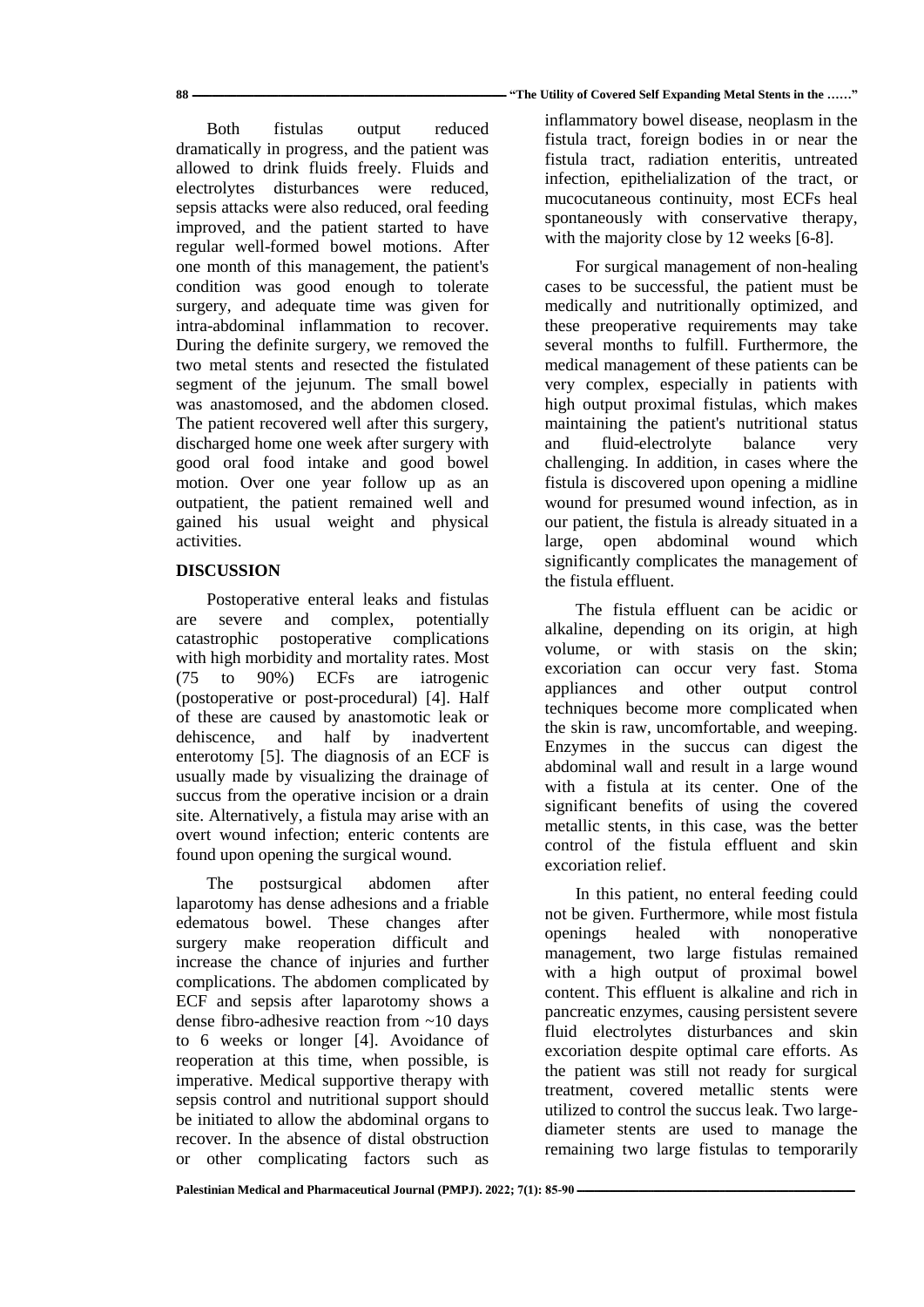#### **Khaled Demyati,** *et al.* **ـــــــــــــــــــــــــــــــــــــــــــــــــــــــــــــــــــــــــــــــــــــــــــــــــــــــــــــــــــــــــــــــــــــــــــــــــــــــــــــــــــــــــــــــــــــــــــــــــــــــــــــــــــــــــــــ 89**

restore bowel continuity, allow oral feeding, reduce fluid and electrolytes disturbances, and reduce skin excoriations. Significant reduction of fistulas output allowed skin excoriations to recover and made wound care and fluid electrolytes management easier. The patient was allowed to drink nourishing fluids, which improved his mood and helped build his nutrition and rehabilitate his bowel. However, despite the benefits achieved, both fistulas failed to close. Eventually, surgery was needed to resect the fistulated bowels and restore the bowel continuity. This surgery was performed when the patient was medically and nutritionally optimized, and adequate time was given for intra-abdominal inflammation to recover.

multidisciplinary approach to gastrointestinal leaks, including therapeutic endoscopy, plays an essential role in management by offering a minimally invasive modality of tackling these problems. The clinical applications for endoluminal stent placement continue to expand and have become a versatile and clinically beneficial tool along the entire gastrointestinal tract. While it was initially used to manage esophageal, gastroduodenal, and malignant colonic obstruction, gastrointestinal stents' clinical indication expanded to include endoscopic treatment of fistula and leaks [2]. They are employed to close leaks and fistulae to prevent extraluminal flow and promote healing. SEMS successfully used for esophageal perforation and anastomotic complications, such as esophagojejunostomy leak and stricture. Furthermore, covered SEMSsfurther expanded to be used in different settings like managing bariatric surgery complications such as gastric sleeve leak and Roux-en-Y gastric bypass anastomotic leak and stricture and colorectal surgical complications.

SEMS come in various lengths and diameters, and most have a proximal and distal flare to prevent migration. We used partially covered metals stent to reduce stent migration in this patient.

Endoscopic control of enterocutaneous fistula has been described using different techniques [3, 9-10], aiming to control fistula, optimize nutrition and optimize

patients to help them recover. Melich G et al. describe the control of enterocutaneous fistula by dual intussusception stent technique [3]. Melich G et al.'s approaches involve inserting two covered overlapping stents endoscopically, one proximal and one distal to the fistula, with 2 cm of each stent protruding cutaneously. The proximal stent is crimped and intussuscepted into the distal stent with an appropriate overlap. Both stents were fixed to the abdominal wall using a prolene suture passed through the anterior wall of both stents. We believe that the technique described in this report is easy and safe to use. The stents can be deployed percutaneously under fluoroscopic and or endoscopic control.

# **CONCLUSION**

Large high-output enterocutaneous fistulas are complex life-threatening conditions with great difficulties, especially in recent surgery, nutritional depletion, and compromised skin integrity. As shown in this report, the covered self-expanding metal stents can help control this type of fistulas, facilitate wound care, nutritional support, sepsis control, and medical management, optimizing intra-abdominal and systemic conditions for substantial surgical reconstruction.

# **Ethics approval and consent to participate**

Our institution does not require ethical approval for reporting individual cases or case series.

# **Consent for publication**

Written informed consent was obtained from the patient(s) for their anonymized information published in this article.

# **Author's contribution :**

**Khaled Demyati:** conceptualization, writing-original draft, data curation, formal analysis, investigation, methodology, project administration, resources, software, supervision, validation, visualization, and writing review & editing. **Wael Sadaqa:** writing review & editing. **Iyad Maqboul:**  writing review & editing. **Alaa Rustom:**  writing review & editing.